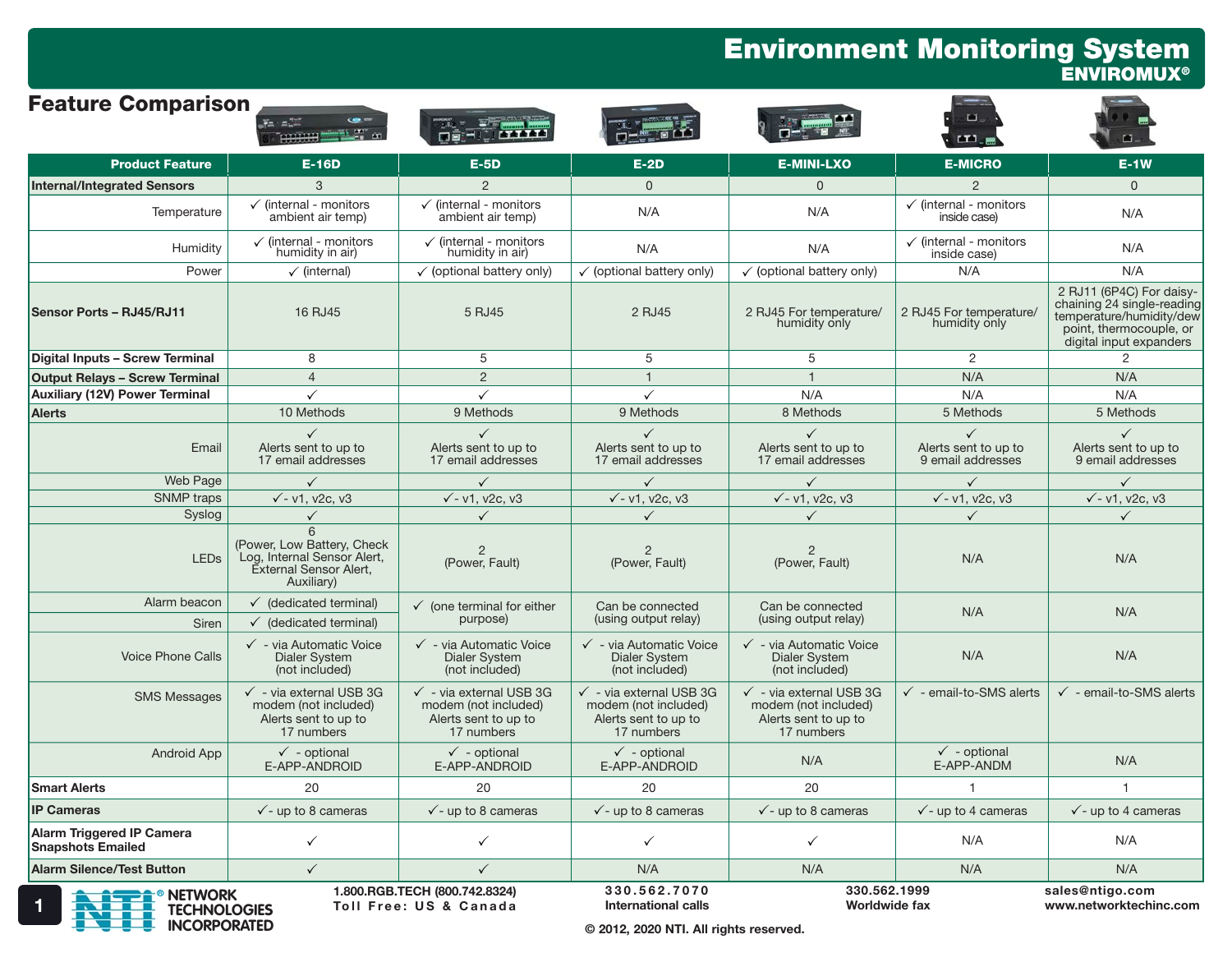# Feature Comparison

| <b>Product Feature</b>                                       | $E-16D$                                                                                                                                                                                                                                                                         | $E-5D$                                                                                                                                                                                               | $E-2D$                                                                                                                                                                                                      | <b>E-MINI-LXO</b>                                                                                                                                                                | <b>E-MICRO</b>                                                                                                                                                                                                                              | $E-1W$                                                                                                                                                                                                                         |
|--------------------------------------------------------------|---------------------------------------------------------------------------------------------------------------------------------------------------------------------------------------------------------------------------------------------------------------------------------|------------------------------------------------------------------------------------------------------------------------------------------------------------------------------------------------------|-------------------------------------------------------------------------------------------------------------------------------------------------------------------------------------------------------------|----------------------------------------------------------------------------------------------------------------------------------------------------------------------------------|---------------------------------------------------------------------------------------------------------------------------------------------------------------------------------------------------------------------------------------------|--------------------------------------------------------------------------------------------------------------------------------------------------------------------------------------------------------------------------------|
| <b>Control Methods</b>                                       | 6 Methods                                                                                                                                                                                                                                                                       | 6 Methods                                                                                                                                                                                            | 5 Methods                                                                                                                                                                                                   | 5 Methods                                                                                                                                                                        | 3 Methods                                                                                                                                                                                                                                   | 3 Methods                                                                                                                                                                                                                      |
| Web Interface                                                | $\checkmark$                                                                                                                                                                                                                                                                    | $\checkmark$                                                                                                                                                                                         | $\checkmark$                                                                                                                                                                                                | $\checkmark$                                                                                                                                                                     | $\checkmark$                                                                                                                                                                                                                                | $\checkmark$                                                                                                                                                                                                                   |
| Telnet                                                       | $\checkmark$                                                                                                                                                                                                                                                                    | $\checkmark$                                                                                                                                                                                         | ✓                                                                                                                                                                                                           | $\checkmark$                                                                                                                                                                     | $\sqrt{\ }$ - monitoring only                                                                                                                                                                                                               | $\checkmark$ - monitoring only                                                                                                                                                                                                 |
| <b>SNMP Monitoring</b>                                       | $\sqrt{-v1}$ , v2c, v3                                                                                                                                                                                                                                                          | $\sqrt{-v1}$ , v2c, v3                                                                                                                                                                               | $\sqrt{-v1}$ , v2c, v3                                                                                                                                                                                      | $\sqrt{-} v1, v2c, v3$                                                                                                                                                           | $\sqrt{-v1}$ , v2c, v3                                                                                                                                                                                                                      | $\sqrt{-v1}$ , v2c, v3                                                                                                                                                                                                         |
| <b>SSH</b>                                                   | $\checkmark$                                                                                                                                                                                                                                                                    | $\checkmark$                                                                                                                                                                                         | $\checkmark$                                                                                                                                                                                                | $\checkmark$                                                                                                                                                                     | N/A                                                                                                                                                                                                                                         | N/A                                                                                                                                                                                                                            |
| <b>USB-to-Serial Console</b>                                 | $\checkmark$                                                                                                                                                                                                                                                                    | $\checkmark$                                                                                                                                                                                         | $\checkmark$                                                                                                                                                                                                | $\checkmark$                                                                                                                                                                     | N/A                                                                                                                                                                                                                                         | N/A                                                                                                                                                                                                                            |
| RS232 (DCE) Console                                          | $\checkmark$                                                                                                                                                                                                                                                                    | $\checkmark$                                                                                                                                                                                         | N/A                                                                                                                                                                                                         | N/A                                                                                                                                                                              | N/A                                                                                                                                                                                                                                         | N/A                                                                                                                                                                                                                            |
| <b>USB Ports for Modem and/or</b><br>Data Logging            | $\overline{4}$                                                                                                                                                                                                                                                                  | $\overline{4}$                                                                                                                                                                                       | 2                                                                                                                                                                                                           | $\overline{2}$                                                                                                                                                                   | reserved for future use                                                                                                                                                                                                                     | reserved for future use                                                                                                                                                                                                        |
| <b>Flash Upgrade</b>                                         | $\checkmark$                                                                                                                                                                                                                                                                    | $\checkmark$                                                                                                                                                                                         | $\checkmark$                                                                                                                                                                                                | $\checkmark$                                                                                                                                                                     | $\checkmark$                                                                                                                                                                                                                                | $\checkmark$                                                                                                                                                                                                                   |
| <b>Linux Inside</b>                                          | $\checkmark$                                                                                                                                                                                                                                                                    | $\checkmark$                                                                                                                                                                                         | $\checkmark$                                                                                                                                                                                                | $\checkmark$                                                                                                                                                                     | N/A                                                                                                                                                                                                                                         | N/A                                                                                                                                                                                                                            |
| <b>Restore Defaults Button</b>                               | $\checkmark$                                                                                                                                                                                                                                                                    | $\checkmark$                                                                                                                                                                                         | $\checkmark$                                                                                                                                                                                                | N/A                                                                                                                                                                              | $\checkmark$                                                                                                                                                                                                                                | $\checkmark$                                                                                                                                                                                                                   |
| <b>System Reset Button</b>                                   | $\checkmark$                                                                                                                                                                                                                                                                    | $\checkmark$                                                                                                                                                                                         | $\checkmark$                                                                                                                                                                                                | $\checkmark$                                                                                                                                                                     | N/A                                                                                                                                                                                                                                         | N/A                                                                                                                                                                                                                            |
| <b>Protocols</b>                                             | HTTP/HTTPS, SNMP V1/V2c/<br>V3, SMTP, TCP/IP, Syslog,<br>SNTP, DHCP, SSHv2, SSLv3,<br>TLS v1.2, LDAPv3, AES<br>256-bit, 3DES, Blowfish, RSA,<br>EDH-RSA, Arcfour, IPV6,<br>WAP 2.0, RADIUS                                                                                      | HTTP/HTTPS, SNMP V1/V2c/<br>V3, SMTP, TCP/IP, Syslog,<br>SNTP, DHCP, SSHv2, SSLv3,<br>TLS v1.2, LDAPv3, AES<br>256-bit, 3DES, Blowfish, RSA,<br>EDH-RSA, Arcfour, IPV6,<br>WAP 2.0, RADIUS           | HTTP/HTTPS, SNMP V1/V2c/<br>V3, SMTP, TCP/IP, Syslog,<br>SNTP, DHCP, SSHv2, SSLv3,<br>TLS v1.2, LDAPv3, AES<br>256-bit, 3DES, Blowfish, RSA,<br>EDH-RSA, Arcfour, IPV6,<br>WAP 2.0, RADIUS                  | HTTP/HTTPS, SNMP V1/<br>V2c/V3, SMTP, TCP/IP,<br>Syslog, SNTP, DHCP,<br>SSHv2, SSLv3, TLS v1.2,<br>DAPv3, AES 256-bit, 3DES<br>Blowfish, RSA, EDH-RSA,<br>Arcfour, IPV6, WAP 2.0 | HTTP/HTTPS, SNMP V1/<br>V2c/V3, SMTP, TCP/IP,<br>Syslog, SNTP, DHCP,<br>TLS v1.2, AES 256-bit,<br>3DES. Blowfish, RSA.<br>EDH-RSA, Arcfour                                                                                                  | HTTP/HTTPS, SNMP V1/<br>V2c/V3, SMTP, TCP/IP,<br>Syslog, SNTP, DHCP,<br>SSLv3, AES 256-bit,<br>3DES. Blowfish, RSA.<br>EDH-RSA, Arcfour                                                                                        |
| <b>Operating Temperature</b>                                 | 32°F to 100°F<br>$(0^{\circ}C$ to $38^{\circ}C)$                                                                                                                                                                                                                                | E-5D: 32 to 140°F<br>$(0 to 60^{\circ}C)$<br>E-5DB: 32 to 104°F<br>(0 to $40^{\circ}$ C)<br>E-5DB-IND: 32 to 140°F<br>$(0 to 60^{\circ}C)$                                                           | 32°F to 100°F<br>$(0^{\circ}C$ to $38^{\circ}C)$                                                                                                                                                            | 32°F to 104°F<br>$(0^{\circ}$ C to 40 $^{\circ}$ C)<br>Optional industrial model:<br>32°F to 167°F (0°C to 75°C).                                                                | -4 to $167^{\circ}F$<br>$(-20 \text{ to } 75^{\circ}\text{C})$                                                                                                                                                                              | -4 to $167^{\circ}F$<br>$(-20 \text{ to } 75^{\circ}\text{C})$                                                                                                                                                                 |
| <b>Storage Temperature</b>                                   | -22°F to 140°F<br>$(-30^{\circ}$ C to $60^{\circ}$ C)                                                                                                                                                                                                                           | E-5D: -22 to 140°F<br>(-30 to 60°C)<br>E-5DB-IND: -4 to $176^{\circ}$ F<br>$(-20 \text{ to } 80^{\circ}\text{C})$                                                                                    | -22°F to 140°F<br>(-30°C to 60°C)                                                                                                                                                                           | -20°F to 176°F<br>(-20°C to 80°C)                                                                                                                                                | -4 to $167^{\circ}F$<br>$(-20 \text{ to } 75^{\circ}\text{C})$                                                                                                                                                                              | -4 to $167^{\circ}F$<br>(-20 to 75°C)                                                                                                                                                                                          |
| <b>Operating &amp; Storage</b><br><b>Relative Humidity</b>   | 17 to 90%<br>non-condensing RH                                                                                                                                                                                                                                                  | 17 to 90%<br>non-condensing RH                                                                                                                                                                       | 17 to 90%<br>non-condensing RH                                                                                                                                                                              | 17 to 90%<br>non-condensing RH                                                                                                                                                   | 0 to 90%<br>non-condensing RH)                                                                                                                                                                                                              | 0 to 90%<br>non-condensing RH                                                                                                                                                                                                  |
| <b>Backup Battery</b>                                        | $\sqrt{\ }$ - up to 1 Hour                                                                                                                                                                                                                                                      | Optional – up to 2 Hours                                                                                                                                                                             | Optional – up to 2 Hours                                                                                                                                                                                    | Optional – up to 2 Hours                                                                                                                                                         | N/A                                                                                                                                                                                                                                         | N/A                                                                                                                                                                                                                            |
| <b>Monitor (Ping) IP Devices</b>                             | $\checkmark$ - up to 64 network<br>devices                                                                                                                                                                                                                                      | $\checkmark$ - up to 64 network<br>devices                                                                                                                                                           | $\checkmark$ - up to 64 network<br>devices                                                                                                                                                                  | $\checkmark$ - up to 16 network<br>devices                                                                                                                                       | $\checkmark$ - up to 4 network<br>devices                                                                                                                                                                                                   | $\checkmark$ - up to 4 network<br>devices                                                                                                                                                                                      |
| Power                                                        | • 110 or 230 VAC at 50 or<br>60 Hz via IEC connector.<br>Options: dual AC power,<br>24VDC, dual 24VDC<br>48VDC, dual 48VDC.<br>o 24V options: accepts<br>$20 - 32VDC$<br>o 48V options: accepts<br>36~72VDC<br>o Dual power options:<br>second power supply<br>sold separately. | • 110 or 220 VAC at 50 or<br>60 Hz via AC adapter.<br>Options: dual AC power,<br>$48VDC$ .<br>o 48V option: accepts<br>18~72VDC.<br>o Dual power options:<br>second power supply<br>sold separately. | • 110 or 220 VAC at 50 or<br>60 Hz via AC adapter.<br>• Options: dual AC power,<br>$24VDC$ .<br>o 24V option: accepts<br>$9 - 36 VDC$ .<br>o Dual power options:<br>second power supply<br>sold separately. | • 110 or 220 VAC at 50 or<br>60 Hz via AC adapter                                                                                                                                | 110 or 240 VAC at 50 or<br>60 Hz via AC adapter.<br>E-MICRO-T: Dual DC<br>power (Second power<br>supply sold separately).<br>E-MICRO-TRH: Power<br>over Ethernet (PoE),<br>Dual DC power (AC<br>adapters not included.<br>sold separately). | 110 or 240 VAC at 50 or<br>60 Hz via AC adapter.<br>E-1W: Dual DC power<br>(Second power supply<br>sold separately)<br>E-1WP: Power over<br>Ethernet (PoE), Dual DC<br>power (AC adapters not<br>included, sold<br>separately) |
| <b>NETWORK</b><br><b>TECHNOLOGIES</b><br><b>INCORPORATED</b> | 1.800.RGB.TECH (800.742.8324)<br>Toll Free: US & Canada                                                                                                                                                                                                                         |                                                                                                                                                                                                      | 330.562.7070<br><b>International calls</b><br>@ 2012 2020 NTI All rights reserved                                                                                                                           | 330.562.1999<br>Worldwide fax                                                                                                                                                    | sales@ntigo.com                                                                                                                                                                                                                             | 2 <sup>1</sup><br>www.networktechinc.com                                                                                                                                                                                       |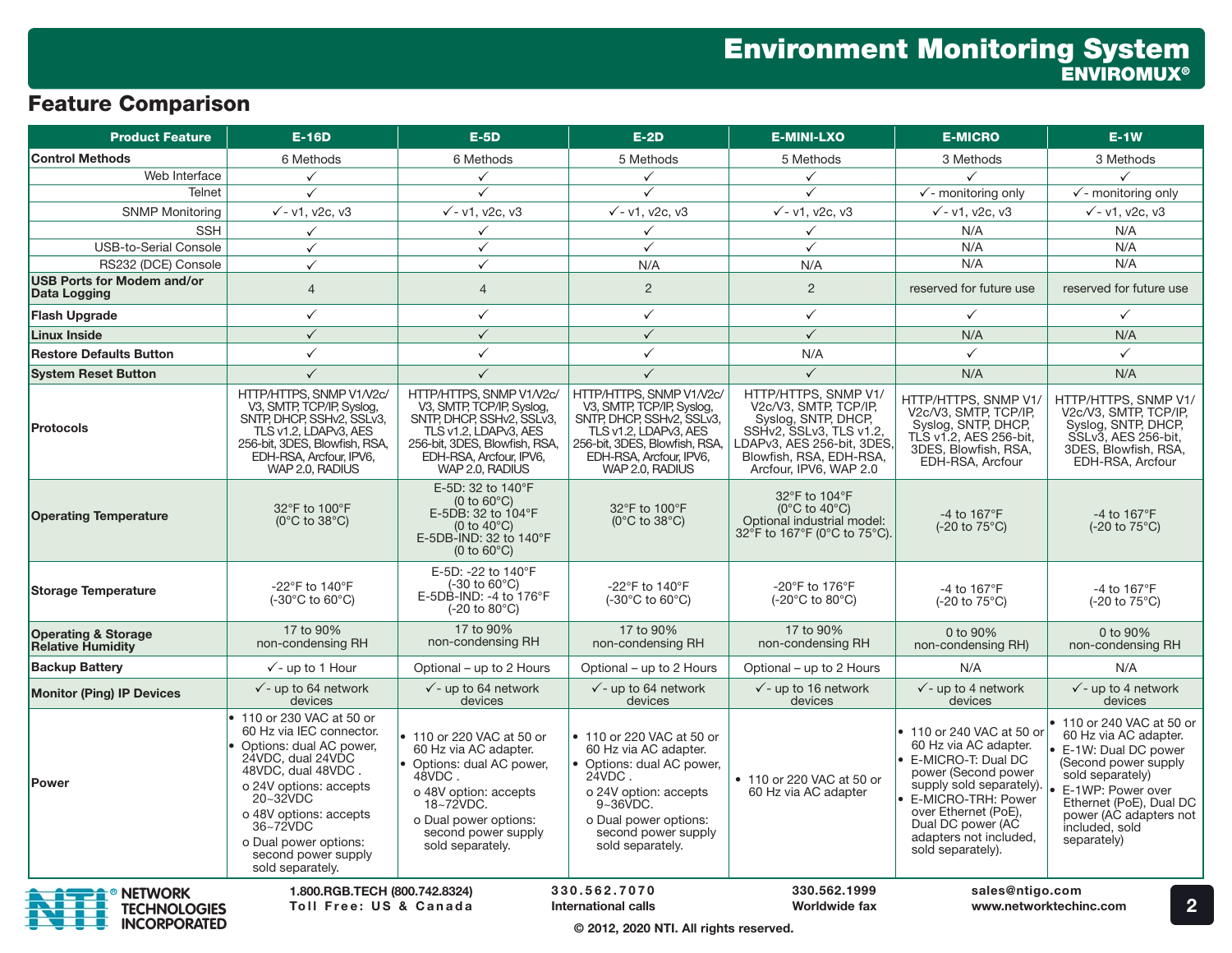## Feature Comparison

| <b>Product Feature</b>       | <b>E-16D</b>                                                                                                                                                    | $E-5D$                                                                                                                                                        | $E-2D$                                                                                                                                                          | <b>E-MINI-LXO</b>                                                                                            | <b>E-MICRO</b>                                                                                                                                                                                                                                                                 | $E-1W$                                                                                                                                                                                                                                                                                |
|------------------------------|-----------------------------------------------------------------------------------------------------------------------------------------------------------------|---------------------------------------------------------------------------------------------------------------------------------------------------------------|-----------------------------------------------------------------------------------------------------------------------------------------------------------------|--------------------------------------------------------------------------------------------------------------|--------------------------------------------------------------------------------------------------------------------------------------------------------------------------------------------------------------------------------------------------------------------------------|---------------------------------------------------------------------------------------------------------------------------------------------------------------------------------------------------------------------------------------------------------------------------------------|
| <b>Languages Supported:</b>  | English,<br>German,<br>Chinese,<br>Japanese                                                                                                                     | English,<br>German,<br>Chinese,<br>Japanese                                                                                                                   | English,<br>German,<br>Chinese,<br>Japanese                                                                                                                     | English                                                                                                      | English                                                                                                                                                                                                                                                                        | English                                                                                                                                                                                                                                                                               |
| <b>MTBF</b>                  | 89,884 hours                                                                                                                                                    | 170,344 hours                                                                                                                                                 | 229,580 hours                                                                                                                                                   | 274,783 hours                                                                                                | 648,857 hours                                                                                                                                                                                                                                                                  | 703,871 hours                                                                                                                                                                                                                                                                         |
| <b>Dimensions WxDxH (in)</b> | Without supplied rackmount<br>kit: 16.19x10.01x1.75<br>With supplied rackmount kit:<br>19x10.01x1.75                                                            | E-5D: 7.88x3x1.75<br>E-5D-48V: 10.25x3.1x1.75<br>E-5DB-IND:<br>10.25x3.1x1.75                                                                                 | 5.82x3x1.75                                                                                                                                                     | 5.82x3x1.75                                                                                                  | 4x3.44x1.37                                                                                                                                                                                                                                                                    | 4x3.65x1.37                                                                                                                                                                                                                                                                           |
| <b>Mounting</b>              | 1RU                                                                                                                                                             | • Zero-RU - mounting tabs<br>included<br>• Optional 1RU mounting kit   • Optional 1RU mounting<br>• Optional DIN rail<br>mounting kit                         | • Zero-RU – mounting tabs<br>included<br>kit<br>• Optional DIN rail<br>mounting kit                                                                             | Zero-RU - mounting tabs<br>included<br>• Optional 1RU mounting<br>kit<br>• Optional DIN rail<br>mounting kit | • Mounting hole to match<br>rack hole spacing                                                                                                                                                                                                                                  | • Mounting hole to match<br>rack hole spacing                                                                                                                                                                                                                                         |
| <b>Regulatory Approvals</b>  | CE, RoHS                                                                                                                                                        | CE. RoHS                                                                                                                                                      | CE, RoHS                                                                                                                                                        | CE, RoHS                                                                                                     | CE. RoHS                                                                                                                                                                                                                                                                       | CE, RoHS                                                                                                                                                                                                                                                                              |
| Warranty                     | 2 years                                                                                                                                                         | 2 years                                                                                                                                                       | 2 years                                                                                                                                                         | 2 years                                                                                                      | 2 years                                                                                                                                                                                                                                                                        | 2 years                                                                                                                                                                                                                                                                               |
| <b>Expandable</b>            | $\checkmark$                                                                                                                                                    | $\checkmark$                                                                                                                                                  | $\checkmark$                                                                                                                                                    | $\checkmark$                                                                                                 | $\checkmark$                                                                                                                                                                                                                                                                   | $\checkmark$                                                                                                                                                                                                                                                                          |
| <b>Management Software</b>   | $\checkmark$ - Optional<br>E-MNG-xxxx<br>• Monitor and configure up<br>to 3,000 E-2D/5D/16D,<br>E-MICRO, E-1W,<br>IPDU-S4/8 units and all<br>connected sensors. | $\checkmark$ - Optional<br>E-MNG-xxxx<br>Monitor and configure up<br>to 3,000 E-2D/5D/16D,<br>E-MICRO, E-1W,<br>IPDU-S4/8 units and all<br>connected sensors. | $\checkmark$ - Optional<br>E-MNG-xxxx<br>• Monitor and configure up<br>to 3,000 E-2D/5D/16D,<br>E-MICRO, E-1W,<br>IPDU-S4/8 units and all<br>connected sensors. | N/A                                                                                                          | $\checkmark$ - Optional<br>E-MNG-LC<br>• Monitor and configure<br>up to 3,000 E-MICRO<br>and E-1W units, and all<br>connected sensors.<br>E-MNG-xxxx<br>• Monitor and configure<br>up to 3,000 E-2D/5D/<br>16D, E-MICRO, E-1W,<br>IPDU-S4/8 units and all<br>connected sensors | $\checkmark$ - Optional<br>E-MNG-LC<br>• Monitor and configure<br>up to 3,000 E-MICRO<br>and E-1W units, and all<br>connected sensors.<br>E-MNG-xxxx<br>• Monitor and configure<br>up to 3,000 E-2D/5D/<br>16D, E-MICRO, E-1W,<br><b>IPDU-S4/8</b> units and all<br>connected sensors |
| Cascade                      | $\checkmark$ - Optional<br>Up to 5 units Ethernet<br>(1 master, 4 slaves)                                                                                       | $\checkmark$ - Optional<br>Up to 5 units Ethernet<br>(1 master, 4 slaves)                                                                                     | $\checkmark$ - Optional<br>Up to 5 units Ethernet<br>(1 master, 4 slaves)                                                                                       | N/A                                                                                                          | $\checkmark$ - Optional<br>Use as standalone unit<br>or as an IP-connected<br>remote sensor for the<br>E-2D/5D/16D                                                                                                                                                             | N/A                                                                                                                                                                                                                                                                                   |



330.562.7070 International calls